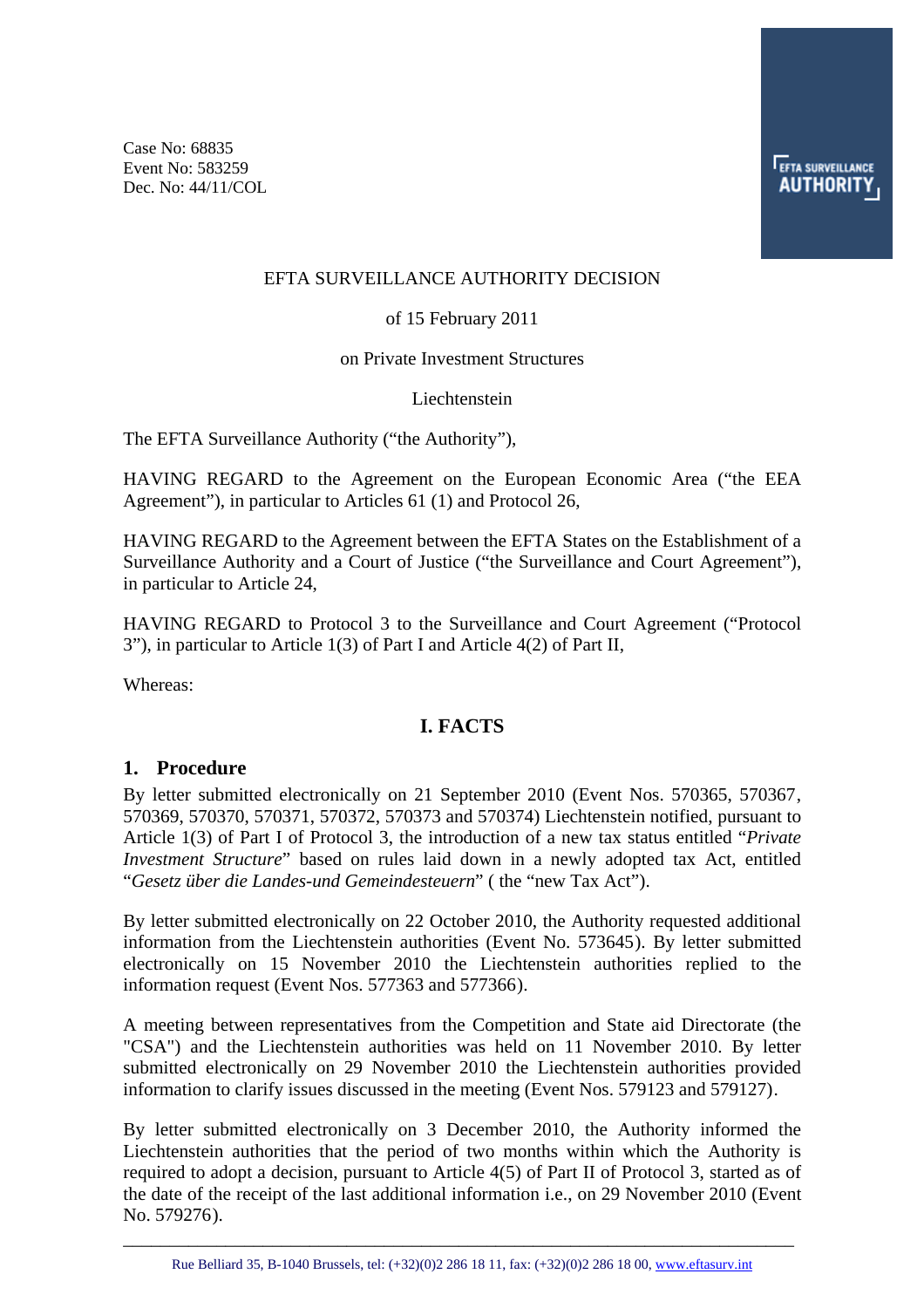By letter submitted electronically on 22 December 2010, the Liechtenstein authorities provided further information to the Authority (Event Nos. 81806 and 581807).

By letter submitted electronically on 18 January 2011, the Authority informed the Liechtenstein authorities that the period of two months within which the Authority is required to adopt a decision, pursuant to Article 4(5) of Part II of Protocol 3, started as of the date of the receipt of the last additional information i.e., on 22 December 2010 (Event No. 583551).

By letter submitted electronically on 26 January 2011, the Liechtenstein authorities submitted further information (Event Nos. 584556, 584557 and 584677).

## **2. Description of the proposed measures**

#### **2.1. The new Tax Act**

On 23 September 2010 the Liechtenstein Parliament adopted a new tax Act entitled "*Gesetz über die Landes- und Gemeindesteuern*" the ("new Tax Act"). With effect from 1 January 2011 the new Tax Act replaces the previous Tax Act adopted on 30 January 1961 and entitled "*Gesetz über die Landes- und Gemeindesteuern*" (the "old Tax Act").

Under the old Tax Act, applicable until the end of 2010, legal persons were subject to a variety of taxes, e.g. corporate income tax, capital tax, capital gains tax on real estate, coupon tax etc.<sup>[1](#page-1-0)</sup> The new Tax Act reforms and simplifies the Liechtenstein tax system.<sup>[2](#page-1-1)</sup> The new Tax Act provides for two taxes only on legal persons: a corporate income tax and a capital gains tax on the sale of real estate.

The corporate income tax ("*Ertragssteuer*") is imposed on (i) net corporate income; and (ii) capital gains (on assets other than real estate). The tax rate is  $12.5\%$ .<sup>[3](#page-1-2)</sup> Net corporate income is the difference between revenue and expenditure based on the annual accounts.<sup>[4](#page-1-3)</sup> Capital gains on assets other than real estate, such as bonds, are taxed as part of corporate income.<sup>[5](#page-1-4)</sup>

Since most capital gains are therefore taxed as part of the corporate income, the new Tax Act does not include a general capital gains tax. However, it does include a specific capital gains tax on the sale of real estate ("*Grundstücksgewinnsteuer*") to be paid by the seller of real estate.<sup>[6](#page-1-5)</sup> A change in ownership is considered to be equivalent to a sale. There are no exemptions from the capital gains tax on real estate.

<span id="page-1-0"></span> $\overline{a}$ 1 Certain preferential tax measures are to benefit from a transitional period (Article 158(7) of the new Tax Act). In order to meet the concerns raised by the Authority, the Liechtenstein authorities have committed to propose to Parliament shorten the transitional period from the initially notified five to three years (see

<span id="page-1-1"></span>the letter from the Liechtenstein authorities submitted 26 January 2011; Event No. 584677).<br><sup>2</sup> The new Tax Act is divided into chapters on taxes on natural persons (wealth tax, personal income tax and tax based on expenditure; Articles 6-34); legal persons (Articles 44-65); capital gains on the sale of real estate (Articles 35-43) and the establishment of legal persons and insurance premiums (Articles 66-

<span id="page-1-2"></span><sup>72).&</sup>lt;br> $3^3$  Articles 47 and 61 of the new Tax Act.

<span id="page-1-3"></span><sup>&</sup>lt;sup>4</sup> However, according to Article 48 of the new Tax Act certain corporate income is not covered by the tax, such as dividends derived from shares in domestic or foreign legal persons; Article 48(1)(e).

<span id="page-1-4"></span> $5$  Capital gains are part of the taxable income because Article  $47(1)$  of the new Tax Act provides that taxable income consists of "pure profit" which must be determined on the basis of the annual accounts. However, according to Article 48(1)(f) capital gains on the sale of shares is not considered to be part of the corporate income and hence not subject to tax.

<span id="page-1-5"></span> $6$  Article 35 of the new Tax Act. The seller may be both a natural and legal person.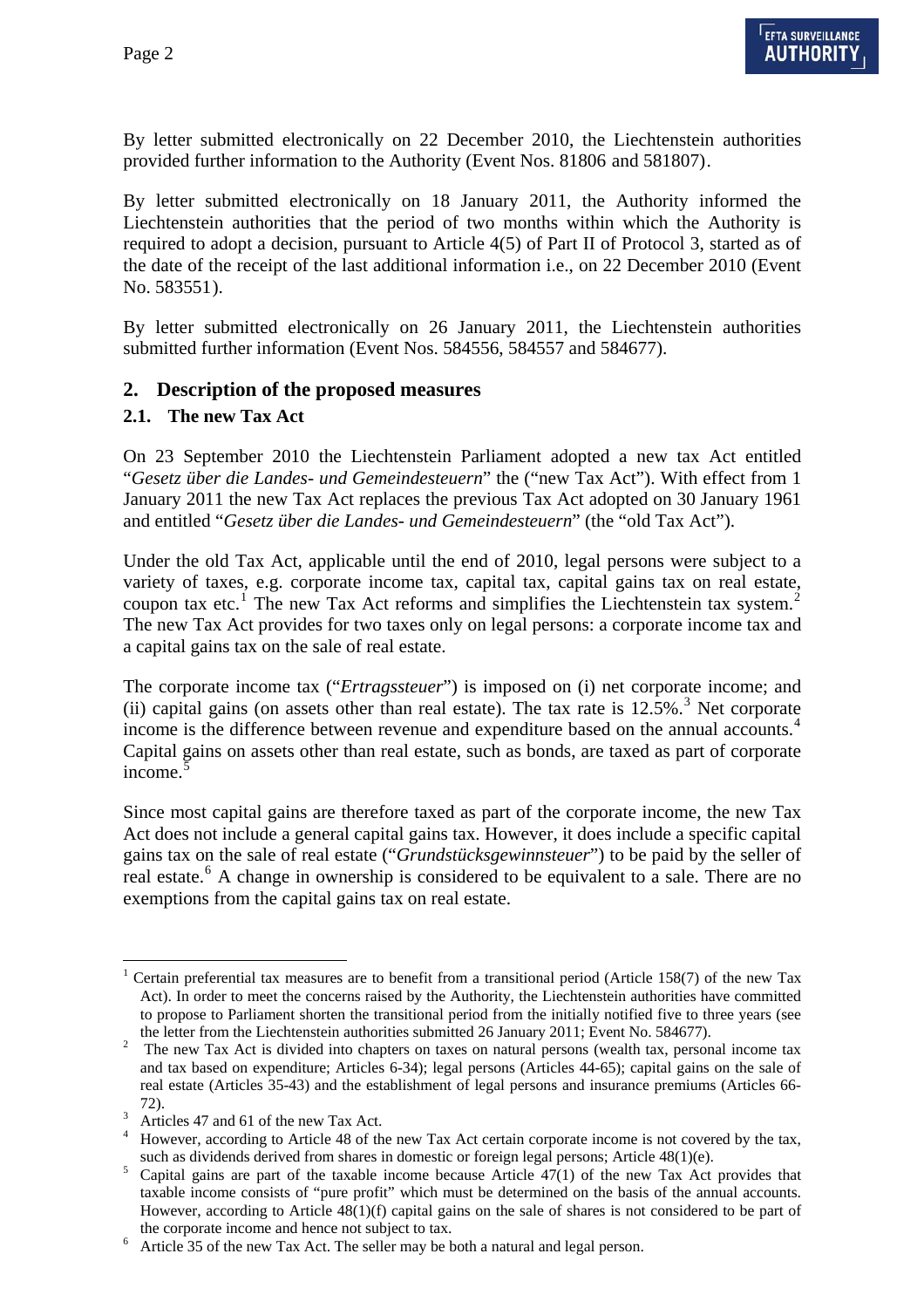# **2.2. Private Investment Structures**

Article 64 of the new Tax Act lays down a special tax regime for certain qualifying legal persons. According to that provision, legal persons may apply to the Liechtenstein authorities for a specific tax status, called Private Investment Structure ("P.I.S."). Once a legal person has been granted P.I.S. status it enjoys a special tax status provided it does not engage in economic activities.<sup>[7](#page-2-0)</sup>

Article 64 lays down the conditions which must be fulfilled in order to be awarded the P.I.S. tax status. The main condition is that the entity may not engage in economic activities in the pursuit of its objectives.

# A. *Who can apply for P.I.S. tax status?*

All legal persons can apply for the P.I.S. tax status, provided their shares are not offered or traded publicly on a stock exchange.<sup>[8](#page-2-1)</sup> According to the Liechtenstein Companies Act of 20 January 1926 legal persons are:

- joint stock companies ("*Aktiengesellschaft"*)
- limited partnerships with share capital ("*Kommanditaktiengesellschaft"*)
- companies with limited liability ("*Gesellschaft mit beschränkter Haftung*")
- establishments ("*Anstalt"*)
- foundations ("*Stiftung*")
- trust enterprises ("*Treuunternehmen"*)
- associations ("*Verein"*)
- cooperative societies ("*Genossenschaft"*)

# B. *Which assets can be held by an entity with P.I.S. tax status?*

An entity with the P.I.S. tax status may hold any kind of asset. Article 64 of the new Tax Act specifies that assets may include financial instruments (e.g. futures, swaps, negotiable securities), liquid monies, bank account balances, and shares in legal persons. The Liechtenstein authorities have explained that while the listed assets are assumed to cover more than 90% of the assets likely to be held by entities desiring P.I.S. status, other assets could be precious metal and stones, paintings, vintage cars, and stamp collections.

The Liechtenstein authorities have explained that the wording of Article 64 of the new Tax Act was changed after the first reading in Parliament to make clear that an entity with P.I.S. tax status could hold any type of asset. The initial wording of the provision in the Bill provided that entities could only acquire, hold, administer and sell specific types of assets, that is, shares and financial securities.<sup>[9](#page-2-2)</sup> Following criticism in Parliament that such

<span id="page-2-0"></span> $\overline{a}$ 7 Luxembourg introduced a similar tax status entitled "*société de gestion de patrimoine familial*" by law of 11 May 2007.

<span id="page-2-1"></span><sup>&</sup>lt;sup>8</sup> Article 64(1)(b) of the new Tax Act.

<span id="page-2-2"></span><sup>9</sup> See Government Bill No 48/2010 *"Bericht und Antrag der Regierung an den Landtag des Fürstentums Liechtenstein betreffend die Totalrevision des Gesetzes über die Landes-und Gemeindesteuern (Steuergesetz; STeG) sowie die Abänderung weitere Gesetze; Nr. 48/2010)"*, at page 331, et seq.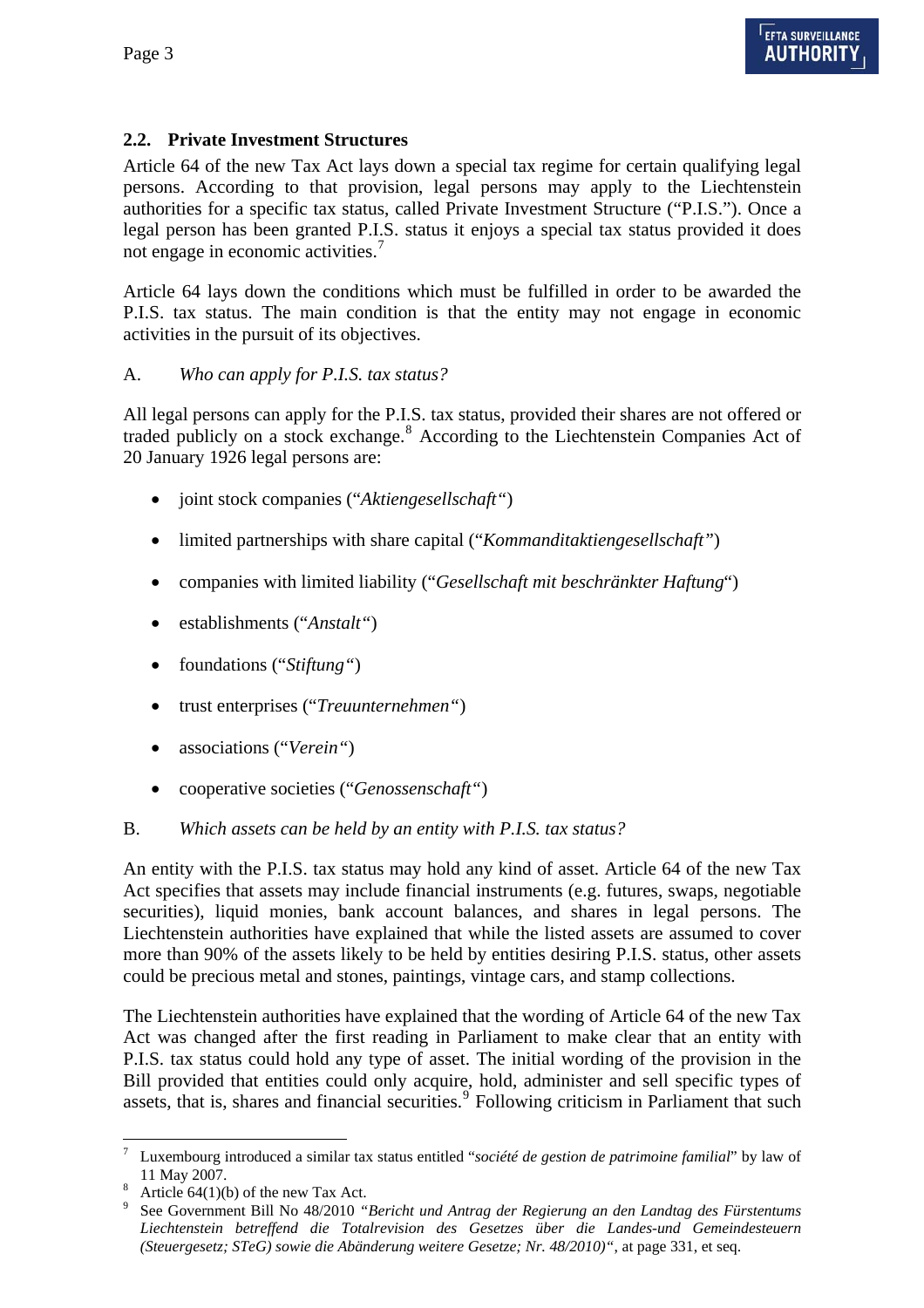a limitation, if adopted, would exclude P.I.S. status if the entity held assets other than those listed in the provision (e.g. gold and paintings), the wording was changed to the current wording to permit the legal person with P.I.S. status to acquire, hold, administer and sell any kind of asset.<sup>[10](#page-3-0)</sup>

## C. *Who can be an investor in an entity with P.I.S. tax status?*

Investors in legal persons with P.I.S. tax status are limited to (i) natural persons, acting in the capacity of managing his/her private wealth; (ii) an entity which itself has P.I.S. tax status and acting in the capacity of managing the private wealth of one or more natural persons; and (iii) an intermediary acting on account of one of the former, i.e. a trustee.<sup>[11](#page-3-1)</sup> "*Beneficiaries"* may be either of the first two. Consequently, commercial undertakings are barred from holding any shares, directly or indirectly, in a legal person with P.I.S. tax status.

## D. *Which activities can an entity with P.I.S. tax status engage in?*

Article 64 of the new Tax Act provides that an entity with P.I.S. tax status may not engage in economic activities in "*pursuit of its purpose*".[12](#page-3-2) The new Tax Act also provides that the condition not to engage in economic activity applies *"in particular"* where the entity "*acquires, holds, administers and sells*" assets. Thus, that provision imposes broad and strict limits on the kind of activities that a legal person with P.I.S status may engage in. The Liechtenstein authorities have explained that Article 64 must be understood as meaning that it prevents an entity with P.I.S. status from engaging in any form of economic activity other than the acquisition, holding, administration and sale of assets.

The Liechtenstein authorities further explained that the permitted activities relating to the acquisition, holding, administration and sale of assets are themselves subject to the further limitation of being for the purposes of passively receiving income derived from the assets and exclude any commercial trading. Accordingly, the new Tax Act contains specific rules which prohibit entities with P.I.S. status from receiving fund management and similar fees. According to those rules entities with P.I.S. status are prohibited from soliciting shareholders and investors as well as from receiving remuneration or cost compensation for their activities from shareholders, investors and third parties.<sup>[13](#page-3-3)</sup>

The Liechtenstein authorities made clear to the Authority that the term "*administration*" limits the activities of entities with the P.I.S. status to accounting processes and other activities necessary for the conservation of the assets. Therefore entities with P.I.S. status cannot engage in activities typical of wealth management companies which seek to exploit the assets commercially.

The Liechtenstein authorities also state that the limitation on the acquisition, holding, administration and sale of assets also means that any activity consisting of commercial rental or leasing (or similar activities) of assets such as cars, paintings, furs etc. is not allowed. Indeed, any economic activity involving the assets while they are held runs counter to the aim of the general prohibition against engaging in economic activities.

<span id="page-3-0"></span><sup>10</sup> See Government Bill No 83/2010 "*Stellungnahme der Regierung an den Landtag des Fürstentums Liechtenstein zu den anlässlich der ersten Lesung betreffend die Totalrevision des Gesetzes über die Landes-und Gemeindesteuern (Steuergesetz; STeG) sowie die Abänderung weiterer Gesetze aufgeworfenen Fragen; Nr. 83/2010)*", at page 134, et seq.<br><sup>11</sup> Article 64(1)(c) of the new Tax Act.

<span id="page-3-3"></span><span id="page-3-2"></span><span id="page-3-1"></span><sup>&</sup>lt;sup>12</sup> Article 64(1)(a) of the new Tax Act which states "... in der Verfolgung ihres Zwecks...". <sup>13</sup> Article 64(1)(c) of the new Tax Act.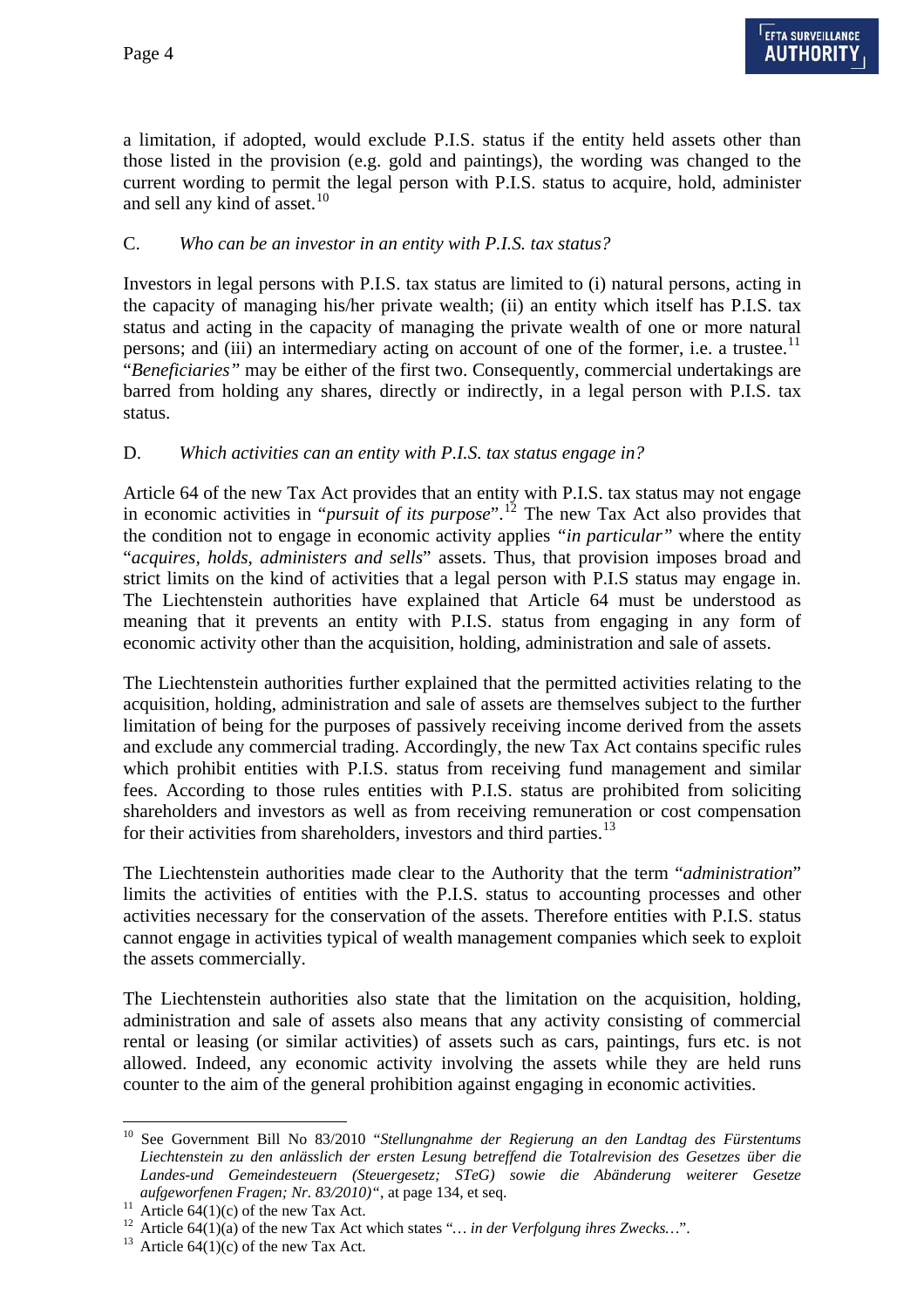In sum, entities with P.I.S. status cannot engage in activities beyond the acquisition, holding and sale of assets.

#### E. *Company statutes of entities with P.I.S. tax status*

The company statutes of the entity with P.I.S. status must provide that the restrictions applicable to P.I.S. status by virtue of Article 64 of the new Tax Act apply to the entity.<sup>[14](#page-4-0)</sup>

## F. *Prohibition on involvement in management based on shareholder rights*

While an entity with P.I.S. tax may hold shares in other companies, it (or its shareholders or beneficiaries) is prohibited from actually exercising control by involving itself directly or indirectly in the management of the companies in which the shares are held.<sup>[15](#page-4-1)</sup>

The Liechtenstein authorities have explained that the tax authorities must verify compliance with this condition on the basis of implementing rules to the new Tax Act ('the Tax Ordinance'').<sup>[16](#page-4-2)</sup> The Liechtenstein authorities have pointed out that a shareholder may have a controlling shareholding even with a very small shareholding if, for example, it represents the highest holding of a sole owner compared to all other shareholders in the company. Moreover, rules on quorum and the type of stock held (preferred versus common stock) also play a role for determining whether there is a controlling shareholding and whether indirect control is exercised.

In light of this the Liechtenstein tax authorities carefully verify on a case-by-case basis by taking all concrete circumstances into account whether indirect or direct control may be exercised. To this end the tax authorities verify, amongst others, whether the companies (in which the shares are held) are listed at the stock exchange, what the voting rights are, the type of stock held, the voting quorum of the Board of Directors, whether it changes depending on the business issue discussed and which business decisions the management is required to submit to the Board of Directors for prior approval.

The tax authorities proceed according to the size of the shareholding in the following manner:

(i) Shareholding up to 20 percent:

Verification of the fulfilment of the basic conditions for acquiring P.I.S. tax status, (i.e. that the conditions set out in A-E are met); and that the applicant has submitted a written declaration stating that neither the applicant nor its shareholders or beneficiaries exercise control by influencing directly or indirectly the management of the company in question (the "Declaration").

*In the absence of the Declaration, P.I.S. tax status is rejected.* 

(ii) Shareholding between 20 and 50 percent:

Same test as in (i), and:

<sup>&</sup>lt;sup>14</sup> Article 64(1)(d) of the new Tax Act.

<span id="page-4-1"></span><span id="page-4-0"></span> $^{15}$  Article 64(2) of the new Tax Act.

<span id="page-4-2"></span><sup>16</sup> *Verordnung über die Landes- und Gemeindesteuern (Steuerverordnung; SteV)* of 21 December 2010.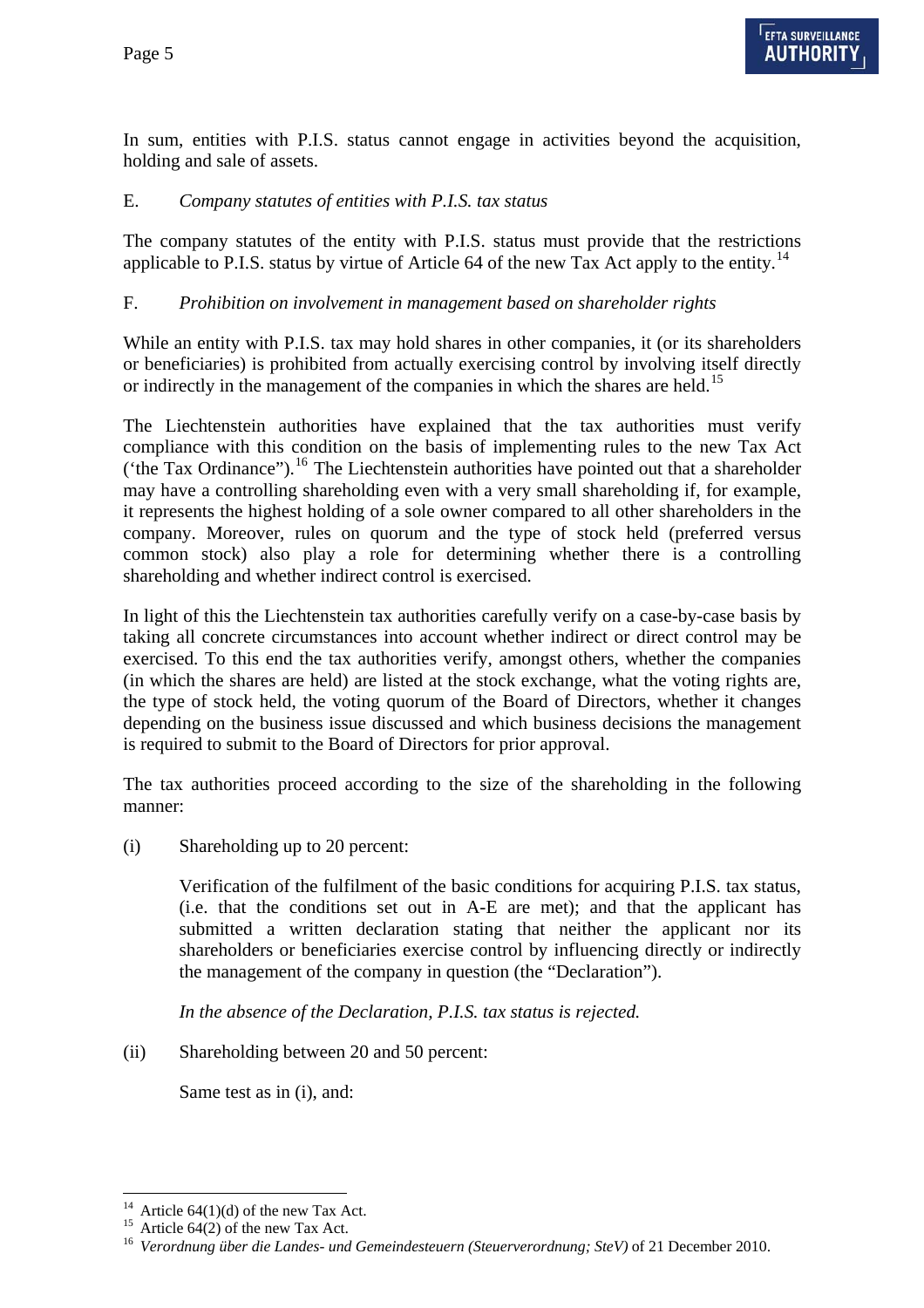(a) Inspection of the minutes of the Board of Directors, Board of Trustees or other administrative body of the applicant in order to verify whether control is exercised by influence on the management of the company in question.

(b) Verification of whether the applicant (or its shareholders or beneficiaries) has members on the Board of Directors of the company in question.

*If the Declaration is absent or the applicant has a member on the Board of Directors, P.I.S. tax status is rejected.* 

(iii) Shareholding above 50 percent:

Same test as in (i) and (ii), and:.

Verification that the applicant has submitted written confirmation that the Board of Directors of the company in question decides independently of the applicant (its shareholders or beneficiaries) and that the applicant limits itself to exercising its shareholder rights in the General Assembly.

*If the Declaration is absent; or the applicant has a member on the Board of Directors; or there is no confirmation that the Board of Directors is independent in its decision-making, the P.I.S. tax status is rejected*.

The above requirements set out the general requirements that the tax authorities apply when assessing whether P.I.S. status should be granted. In exceptional cases, the tax authorities may consider that even if one of the above requirements is not met, the combination of the circumstances are such as to enable the tax authorities to establish that, overall, there is no direct or indirect influence on the management in the company in which the shares are held. In such cases, P.I.S. status may nevertheless be granted.

G. *Tax to be paid by entity with P.I.S. tax status* 

An entity which has qualified for P.I.S. tax is no longer subject to corporate income tax but only to a fixed tax of 1200 Swiss Francs.<sup>[17](#page-5-0)</sup> The Liechtenstein authorities have explained that the fixed tax is payable irrespective of whether the net income is zero or if there are losses. The capital gains tax on the sale of real estate remains applicable to entities with P.I.S. tax status.

#### H. *Verification of the fulfilment of the conditions for P.I.S. tax status*

The applicant for P.I.S status must declare in writing that the conditions listed in A-F are fulfilled at the point in time of the application<sup>[18](#page-5-1)</sup> and subsequently in the event of important changes. That declaration can be issued by auditors if the entity with P.I.S. tax status is subject to statutory requirements<sup>[19](#page-5-2)</sup> of having its annual accounts audited.<sup>[20](#page-5-3)</sup>

The tax authorities must verify whether the conditions for the P.I.S. tax status are met.<sup>[21](#page-5-4)</sup> According to the implementing rules laid down in the Tax Ordinance the tax authorities must verify the company statutes, annual accounts, the type of assets and income as well

<sup>&</sup>lt;sup>17</sup> Articles 64(8) and 62(1-2) of the new Tax Act.

<span id="page-5-1"></span><span id="page-5-0"></span><sup>&</sup>lt;sup>18</sup> Article 64(4) states that this applies at the point in time of establishment of the entity. However, during a transitional phase of three years the conditions are verified at the point in time of the application.

<span id="page-5-2"></span><sup>&</sup>lt;sup>19</sup> According to the rules of the Companies Law  $($ *, Vorschriften des Personen- und Gesellschaftsrechts* " $)$ .<br><sup>20</sup> Article 64(4) of the new Tax Act.

<span id="page-5-4"></span><span id="page-5-3"></span><sup>&</sup>lt;sup>21</sup> Article 64(6) of the new Tax Act.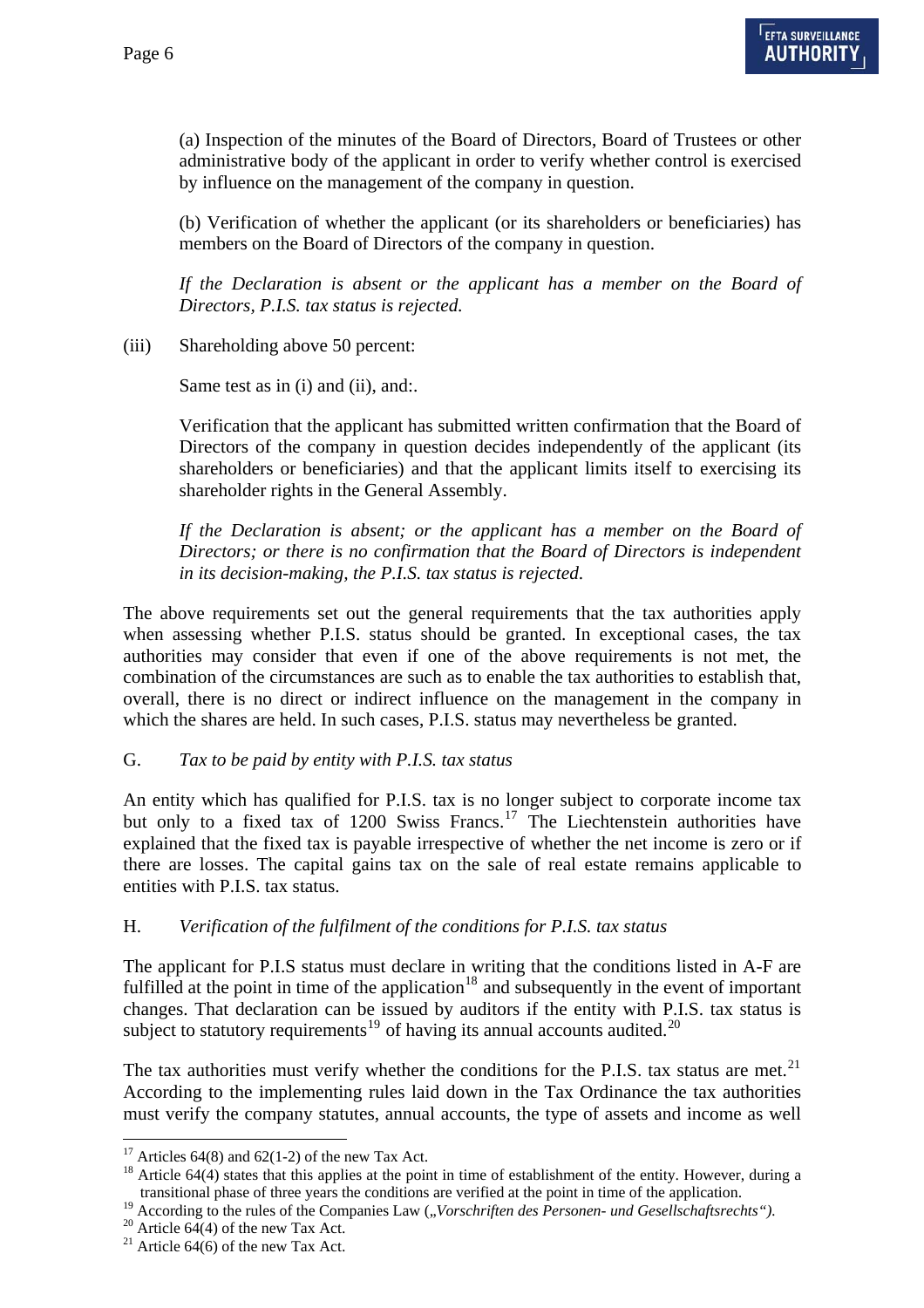as the concrete activities of an applicant.<sup>[22](#page-6-0)</sup> The applicant must declare in writing that no economic activity is carried out. If the assets involve shares the tax authorities proceeds as described above in section F.

The tax authorities have the power to inspect other documents such as minutes of the Board of Directors, Board of Trustees (or other administrative body), as well as extracts of public registers or similar registers concerning the subsidiaries and the shareholders or the beneficiaries if they consider the verification of the documents normally submitted does not enable them to ensure that the conditions for P.I.S. tax status are met.<sup>[23](#page-6-1)</sup>

## **2.3. National legal basis for the P.I.S. status**

The introduction of the P.I.S. tax status is based on Articles 64 and 62 of the new Tax Act as well as Articles 37 and 38 of the Tax Ordinance.

# **II. ASSESSMENT**

#### **1. The presence of state aid**

Article 61(1) of the EEA Agreement reads as follows:

"Save as otherwise provided in this Agreement, any aid granted by EC Member States, EFTA States or through State resources in any form whatsoever which distorts or threatens to distort competition by favouring certain undertakings or the production of certain goods shall, in so far as it affects trade between Contracting Parties, be incompatible with the functioning of this Agreement."

To be termed aid, within the meaning of Article 61(1) of the EEA Agreement, a measure must meet the following four cumulative criteria: The measure must (i) confer on recipients an economic advantage which is not received in the normal course of business; (ii) the advantage must be granted by the State or through State resources and must (iii) be selective by favouring certain undertakings or the production of certain goods; and (iv) distort competition and affect trade between Contracting Parties.

#### **1.1. The concepts of "undertaking" and "economic activity"**

Prior to examining whether the four conditions are met, it is relevant first to examine whether an entity with P.I.S. tax status qualifies as an "undertaking" within the meaning of Article 61(1) of the EEA Agreement at all. It is therefore necessary to examine whether the activities of an entity with P.I.S. tax status qualify as "economic activity" within the meaning of Article 61(1) EEA. If this is not the case the entities with P.I.S. tax status do not come within the scope of Article 61(1) of the EEA Agreement.

With respect to the meaning of the concepts of an "undertaking" and "economic activity" within the meaning of the competition rules, the European Court of Justice has held that "*the concept of an undertaking covers any entity engaged in an economic activity, regardless of its legal status and the way in which it is financed,[24](#page-6-2) and that any activity consisting in offering goods and services on a given market is an economic activity.*"[25](#page-6-3)

<span id="page-6-0"></span><sup>&</sup>lt;sup>22</sup> Article 37 of the Tax Ordinance.

<span id="page-6-1"></span><sup>&</sup>lt;sup>23</sup> Article 37(3) of the Tax Ordinance.

<span id="page-6-2"></span><sup>24</sup> Case C-41/90 Höfner and Elser [1991] ECR I-1979, paragraph 21; Case C-244/94 *Fédération Française des Sociétés d'Assurances and Others* v *Ministère de l'Agriculture et de la Pêche* [1995] ECR I-4013,

<span id="page-6-3"></span>paragraph 14; and Case C-55/96 Job Centre [1997] ECR I-7119, paragraph 21. 25 Case C-35/96 *Commission of the European Communities* v *Italian Republic* [1998] ECR I-3851, paragraph 36.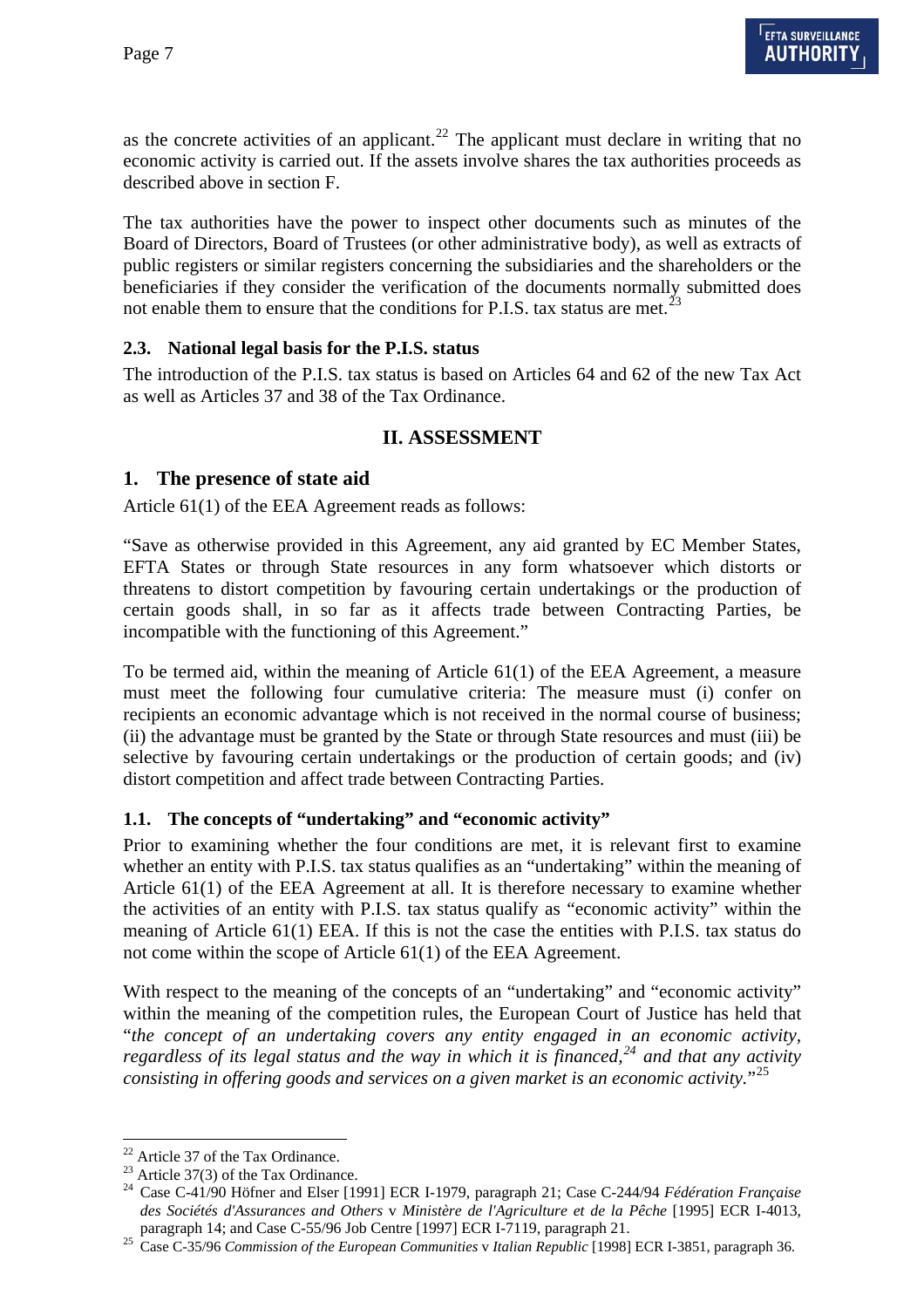$\overline{a}$ 

While the definition of economic activity is therefore very wide the Court of Justice has also narrowed the scope and explicitly stated that the acquisition, holding and selling of shares or other negotiable securities do not constitute an economic activity.

The European Court of Justice has ruled on the concept of economic activity in the context of the state aid rules. In the *Cassa di Risparmio* case the Court had to consider whether banking foundations by owning a controlling shareholding in banks and other undertakings qualify as economic activity. The Court held that "*the mere fact of holding shares, even controlling shareholdings, is insufficient to characterise as economic an activity of the entity holding those shares, when it gives rise only to the exercise of the rights attached to the status of shareholder or member, as well as, if appropriate, the receipt of dividends, which are merely the fruits of the ownership of an asset*" (emphasis added).<sup>[26](#page-7-0)</sup> The mere holding of shares does not, therefore, constitute economic activity.

In coming to its conclusion in *Cassa di Risparmio*, the Court relied on its rulings in various cases concerning the Sixth VAT Directive, where it has held that in addition to the mere holding of shares, the mere acquisition and sale of shares do not amount to economic activity.[27](#page-7-1) For example, in the *BBL* case, the European Court of Justice considered whether the activities of investment companies ('SICAVs" under Belgian law) constitute economic activity within the meaning of Article 4(2) of the Sixth VAT Directive. The Court held that "*the mere acquisition and holding of shares in a company is not to be regarded as an economic activity within the meaning of the Sixth Directive, conferring on the holder the status of a taxable person. The mere acquisition of financial holdings in other undertakings does not amount to the exploitation of property for the purpose of obtaining income therefrom on a continuing basis because any dividend yielded by that holding is merely the result of ownership of the property and is not the product of any economic activity within the meaning of that directive."*[28](#page-7-2) The Court concluded that such activities do not in themselves constitute economic activity and that the same is true of activities consisting of the sale of such holdings. $29$ 

The European Court of Justice reached a similar conclusion in the *Wellcome Trust* case, where the Court considered whether the purchase and sale of shares and other securities by a trust fund constitute an economic activity within the meaning of Article 4(2) of the Sixth VAT Directive. The Court first held that the "*mere exercise of the right of ownership by its holder cannot, in itself, be regarded as constituting an economic activity.*" and that "*the same must be true of activities consisting in the sale of such holdings.*" *[30](#page-7-3)* With respect to the distinction between the exercise of ownership on the one hand and speculative trading on the other hand, the Court held that "*transactions in shares, interests in companies or associations, debentures and other securities"* which, when "*effected as part of a commercial share dealing activity*" constitute economic activity and should be distinguished from the situation in which an entity "*is forbidden to engage in precisely such activities, being required to make all reasonable efforts to avoid engaging in trade…*".

The Court added that "*neither the scale of share sale, such as the Second Share Sale carried out in this case, nor… can constitute criteria for distinguishing between the* 

<span id="page-7-0"></span><sup>26</sup> Case C-222/04 *Cassa di Risparmio di Firenze and others* [2006] ECR I-289, at paragraph 111. 27 See also paragraph 88 of the Opinion of Advocate Jacobs in Case C-222/04 *Cassa di Risparmio di* 

<span id="page-7-2"></span><span id="page-7-1"></span>*Firenze and others of 27 October 2005.*<br><sup>28</sup> Case C-8/03 *Banque Bruxelles Lambert SA v Belgium* [2004] ECR I-10157, at paragraph 38.<br><sup>29</sup> Case C-8/03 *Banque Bruxelles Lambert SA v Belgium* [2004] ECR I-10157, at paragra

<span id="page-7-3"></span><sup>&</sup>lt;sup>30</sup> Case C-155/94 *Wellcome Trust Ltd* v *Commissioners of Customs and Excise* [1996] ECR I-3013, at paragraphs 32 and 33.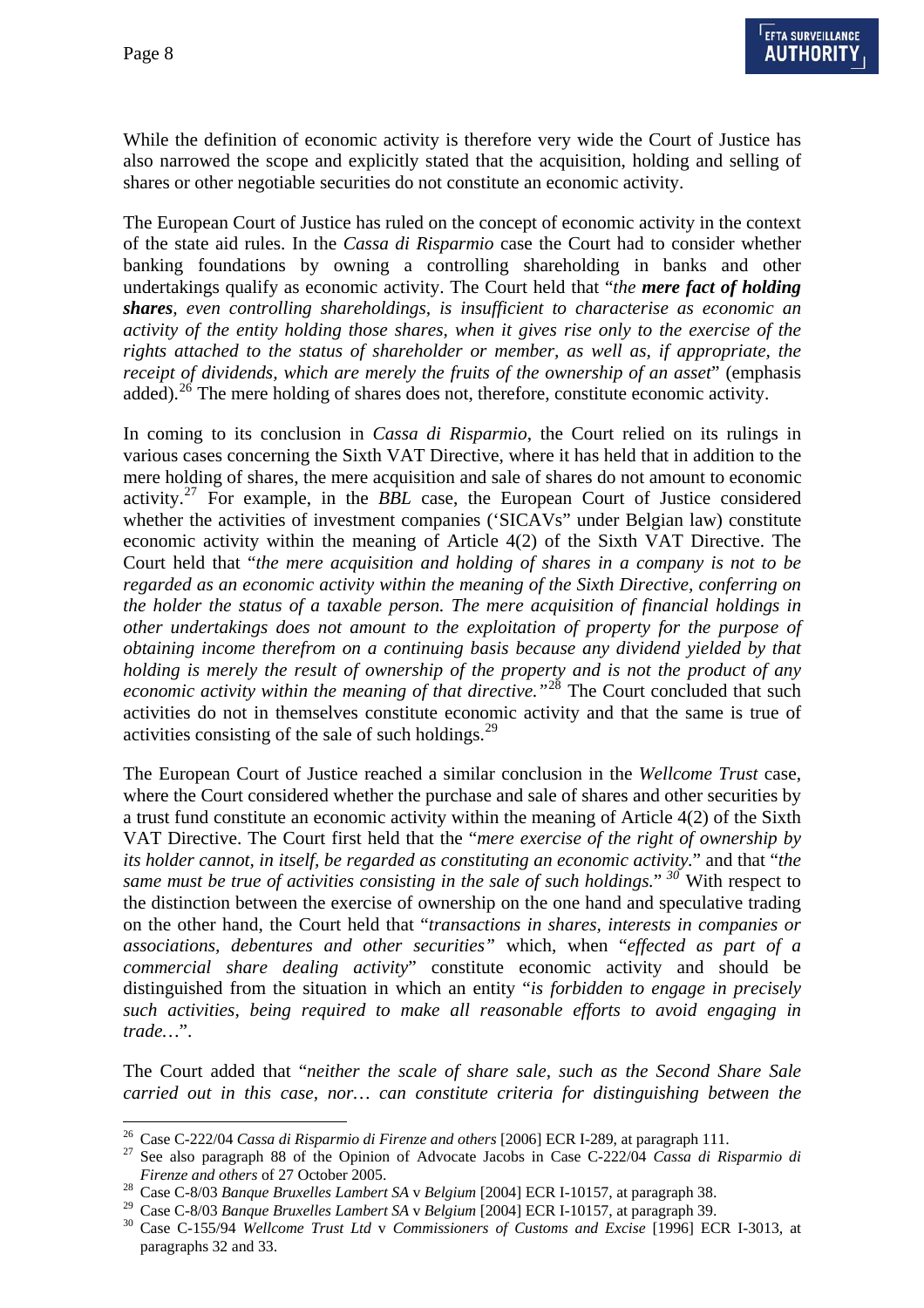*activities of a private investor, which falls outside the scope of the Directive, and those of an investor whose transactions constitute an economic activity*."[31](#page-8-0)

Finally, in *Cassa di Risparmio* the Court held that while controlling shareholdings giving rise only to the exercise of shareholder rights are in and of themselves insufficient to characterise an activity as economic,<sup>[32](#page-8-1)</sup> an entity "*owning controlling shareholdings in a company,*[which] *actually exercises that control by involving itself directly or indirectly in the management thereof must be regarded as taking part in the economic activity carried on by the controlled undertaking*",  $33$  and must therefore be regarded as an undertaking. The Court went on to conclude that the question is therefore whether an entity merely holds a controlling shareholding, or whether, in addition, it actually exercises that control *"by involving itself directly or indirectly in the management*".[34](#page-8-3) In the *Cassa di Risparmio* case, the fact that the controlling shareholder was required to appoint members from its management body to the Board of Directors of the subsidiary was one of the elements which led the Court to conclude that the activity went beyond simple administration of capital placed in another company.

## **1.2. Is an entity with P.I.S. tax status an undertaking?**

In the present case, the Authority notes that it is clear from the new Tax Act that an entity can only qualify for the P.I.S. tax status if, in pursuit of its objectives, it does not engage in economic activity. The concept of economic activity must be interpreted in light of relevant EEA case law, as referred to above, and subsequent developments. In addition, the Liechtenstein authorities have made clear to the Authority how strictly they will interpret and apply the provisions of the new Tax Act in this respect.

# *1.2.1. Scope of activities and assets of an entity with P.I.S tax status*

# A. Scope of activities

First, under the new Tax Act entities with P.I.S. tax status can only engage in the acquisition, holding, selling and administration of assets. The Liechtenstein authorities have clarified that the wording of the new Tax Act will be interpreted and applied strictly to preclude entities with P.I.S. tax status from engage in any activities considered to be economic so that there will be no ambiguity in that regard.

As is clear from the case law referred to above, the acquisition, holding and sale of assets are considered the mere exercise of a right of ownership and therefore not as economic activity. The reference in the new Tax Act to "administration of assets", which, as already explained, refers to accounting processes, does not change this position.

While entities with P.I.S. tax status may acquire, hold, administer and sell assets, the new Tax Act expressly forbids entities with P.I.S. tax status to engage in economic activity. Hence while being permitted to hold (sell and acquire) shares the prohibition on entities with P.I.S. status to engage in economic activities also prohibits such entities from share transactions which form part of a commercial exploitation (such as commercial share dealings). Moreover, as referred to by the Court in the *Wellcome Trust* case, the scale of the share sale (or acquisition) does not in and of itself turn the activity into economic activity.

<span id="page-8-0"></span> $\overline{a}$ 31 Case C-155/94 *Wellcome Trust Ltd* v *Commissioners of Customs and Excise* [1996] ECR I-3013, at paragraph 37.<br>
<sup>32</sup> Case C-222/04 *Cassa di Risparmio di Firenze and others* [2006] ECR I-289, at paragraph 111.<br>
<sup>33</sup> Case C-222/04 *Cassa di Risparmio di Firenze and others* [2006] ECR I-289, at paragraph 112.<br>
<sup>34</sup> Cas

<span id="page-8-1"></span>

<span id="page-8-3"></span><span id="page-8-2"></span>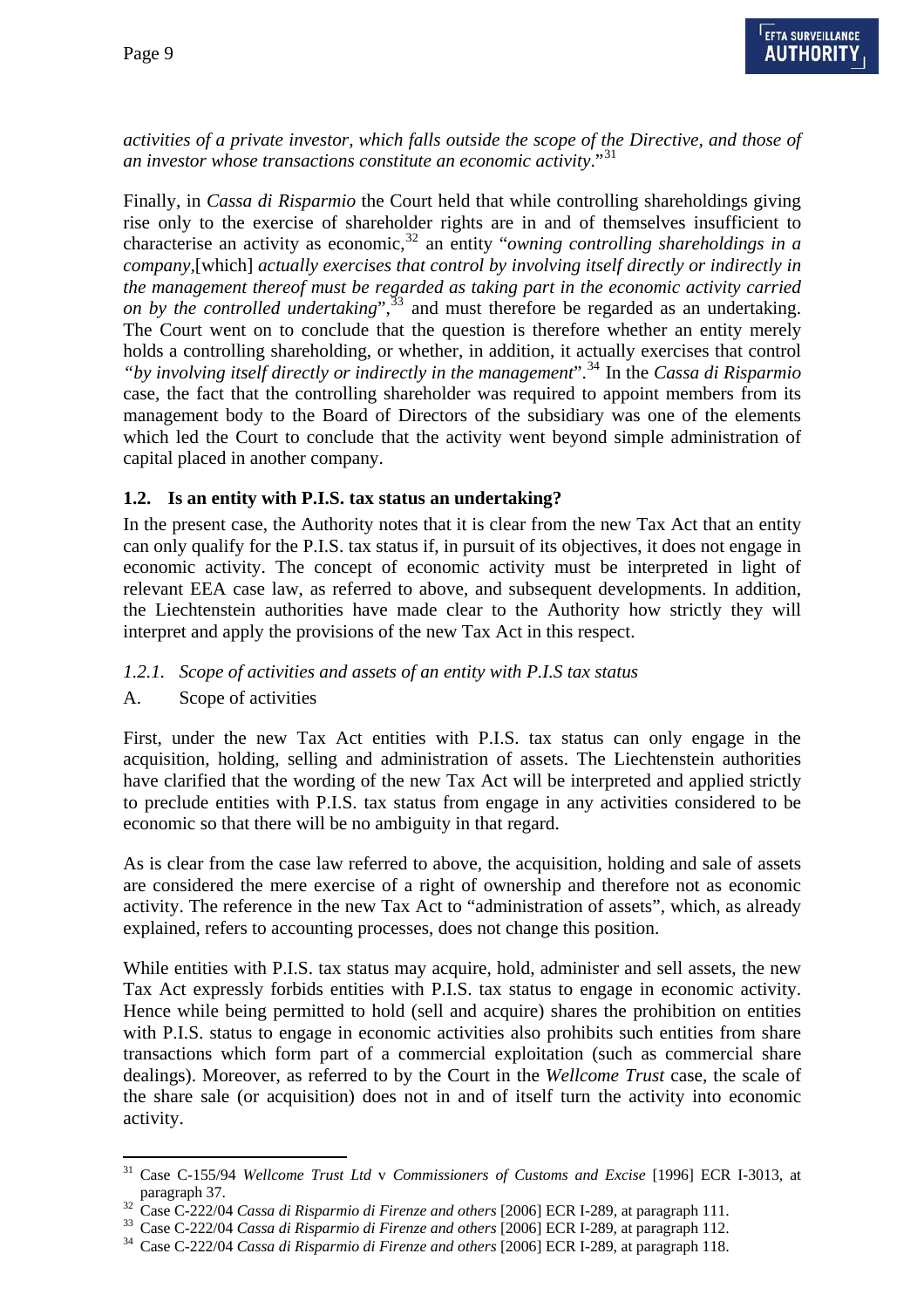In addition, the Authority notes that in order to strengthen the prohibition on economic activity when shares and financial instruments are involved, the new Tax Act contains specific rules aimed at preventing entities with P.I.S. tax status from acting as fund managers or advisors by way of an explicit prohibition against receiving remuneration or cost compensation for their activities.<sup>3</sup>

#### B. Scope of assets

It is clear from the new Tax Act that no restrictions apply to the kind of assets which may be held by entities with P.I.S. tax status. In this regard, the Authority considers that although the relevant case law – according to which the acquisition, holding and sale of shares and financial securities is not economic activity – only referred to shares and financial securities, that case law must apply also to other assets (for example, precious metal and stones, paintings, antique cars etc.). The Authority therefore considers that the fact that an entity with P.I.S. tax status may hold all kinds of assets does not, in and of itself, bring its activities into the sphere of economic activity. Support for this view can be found in the BBL case, where the Court held that its position in relation to the acquisition and sale of shares must be extended to other negotiable securities.<sup>[36](#page-9-1)</sup>

The Authority also notes that the Liechtenstein authorities have clarified that activities such as rental, leasing (or other similar activities), of assets such as cars, paintings, furs etc are ruled out by the prohibition against engaging in economic activity.

#### *1.2.2. Investors in an entity with P.I.S. tax status*

Investors in an entity with P.I.S. tax status are limited to: (i) natural persons; (ii) another entity with P.I.S. tax status; or (iii) an intermediary acting on behalf of (i) or (ii). In other words, commercial companies cannot own an entity with P.I.S. tax status. Therefore, the ownership of an entity with P.I.S. tax status will not be a reason in itself to consider its activities as economic activity. That significantly limits the risk of use of the P.I.S. status as a vehicle for circumventing the EEA state aid rules.

#### *1.2.3. Shareholdings and influence on management*

The Authority notes first that the new Tax Act specifically prohibits entities with P.I.S. tax status which hold shares from exercising control over the company in which the shares are held through any direct or indirect influence over the management.<sup>[37](#page-9-2)</sup> The relevant provision has been specifically worded to ensure compliance with the directions given by the Court in the *Cassa di Risparmio* case.

As the Liechtenstein authorities have pointed out, the new Tax Act prohibits entities with P.I.S. tax status which hold shares from exercising control over the company in which the shares are held through any direct or indirect influence over the management. The new Tax Act therefore goes further than simply addressing controlling shareholdings resulting from majority shareholdings, but also deals with controlling shareholdings resulting from other situations (for example, voting or quorum rules).

Secondly, the tax authorities' check as to whether control has been exercised by influencing management becomes progressively stricter the greater the size of the shareholding.

<span id="page-9-0"></span> $35$  Article 64(1)(c) of the new Tax Act.

<span id="page-9-1"></span><sup>36</sup> Case C-8/03 *Banque Bruxelles Lambert SA* [2004] ECR I-10157, at paragraph 39. See also Case C-77/01 *Empresa de Desenvolvimento Mineiro SGPS SA* [2004] ECR I-4295, at paragraph 58. 37 Article 64(2) of the new Tax Act.

<span id="page-9-2"></span>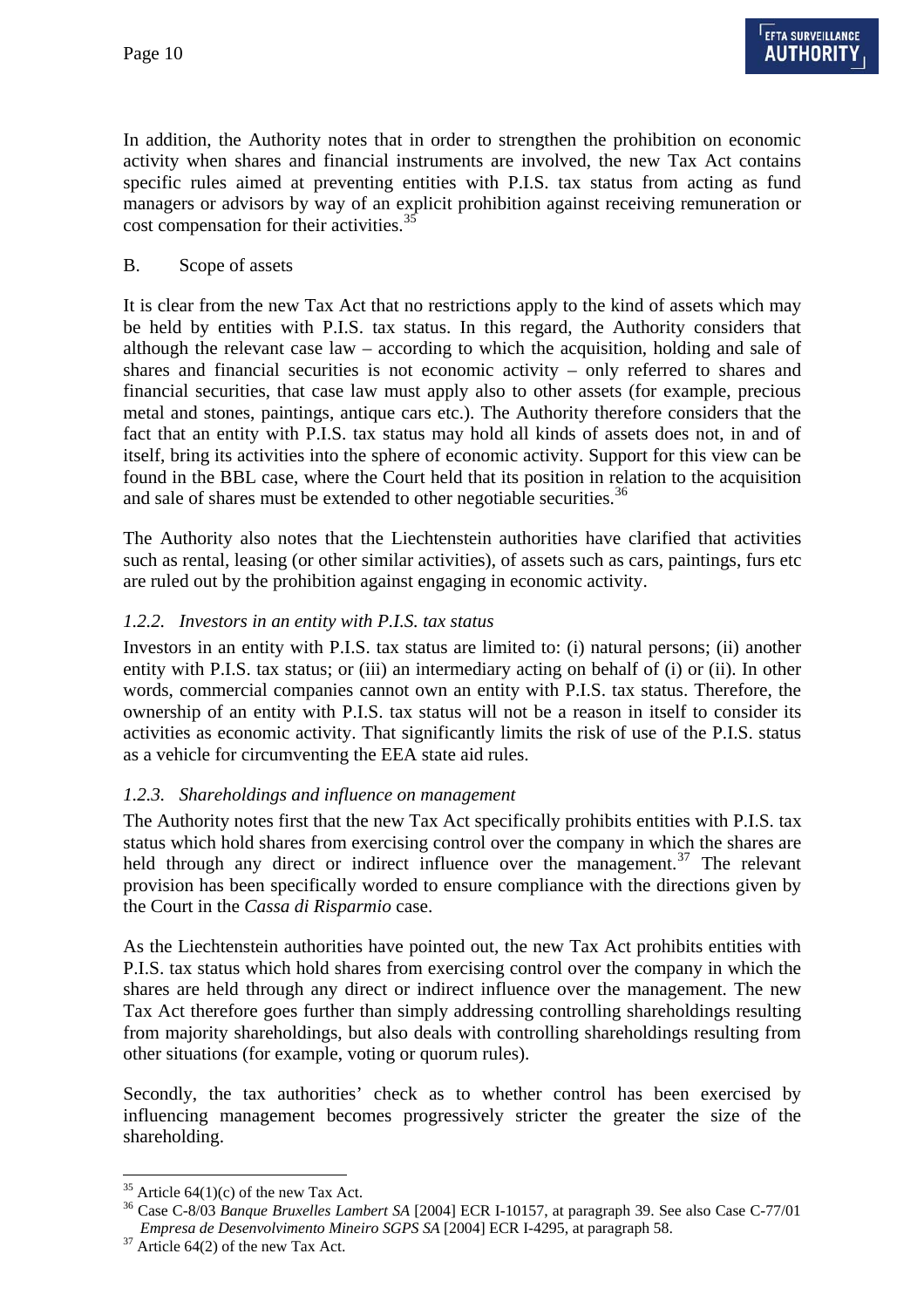- (i) Shareholding up to 20%: P.I.S. tax status is rejected if the applicant fails to declare that it (or its shareholders or beneficiaries) does not exercise control by influencing the management (directly or indirectly);
- (ii) Shareholding between 20% and 50%: in addition to (i), P.I.S. tax status is also rejected if the applicant has one or more members appointed to the Board of Directors.
- (iii) Shareholding greater than 50%: P.I.S tax status is rejected if (i) and/or (ii) are satisfied, and/or the applicant fails to prove that it has no indirect influence on the management by declaring that (a) it is limited to exercising its shareholder rights; and (b) the Board of Directors decides independently of the applicant, its shareholders and beneficiaries.

In other words, the main rule is that a shareholding in excess of 20% prevents an entity with P.I.S. status from appointing members to the Board of Directors; a shareholding in excess of 50% requires the shareholder to prove that it only exercises its shareholder rights without influencing (directly or indirectly) the decision-making of the Board of Directors.<sup>[38](#page-10-0)</sup> Such a system of control is designed to ensure that, in practice, a controlling shareholder with P.I.S. status does not exercise direct control, through management bodies, or indirect control, through exercising rights or influence beyond strict shareholder rights.

In addition, in the *Cassa di Risparmio* case the controlling shareholder was required to appoint members from its management body to the Board of Directors. As already mentioned, this was one element which led the Court to conclude that the activity was economic. In the present case, there is no such requirement: on the contrary, when the shareholding is in excess of 20%, the shareholder is barred from having *any* members on the Board of Directors if it wishes to acquire P.I.S. status.

These rules prevent entities with P.I.S. status from exercising control in companies in which the shares are held, thereby avoiding the pitfall identified by the Court in the *Cassa di Risparmio* case which led the Court to question whether the entity with a controlling shareholding was an undertaking.

On this basis, the Authority considers that the Liechtenstein tax authorities will ensure that entities with a controlling shareholding are granted P.I.S. tax status only in cases where control is not exercised by direct or indirect influence on the management of the company in which the shares are held. Thus, P.I.S tax status will only be granted where it is ensured that a controlling shareholding will not involve economic activity.

#### **1.3. Important changes must be reported**

If P.I.S. tax status is granted, the applicant will be required to inform the tax authorities of important subsequent changes.[39](#page-10-1) Important changes that are reported trigger a requirement to submit a new declaration that the conditions for P.I.S. tax status are met. In this context, the Liechtenstein authorities have explained that many entities that are expected to apply for P.I.S tax status are already subject to statutory rules requiring annual accounts to be audited by independent auditors. In this context, the auditor will also serve as an

<span id="page-10-0"></span> $\overline{a}$ As already stated, exceptionally, the combination of circumstances may allow the tax authorities to establish that overall there is no direct or indirect influence on the management even if the general conditions are not met - see Section 2.2(F) of Part I above.

<span id="page-10-1"></span> $39$  Article 64(4) of the new Tax Act.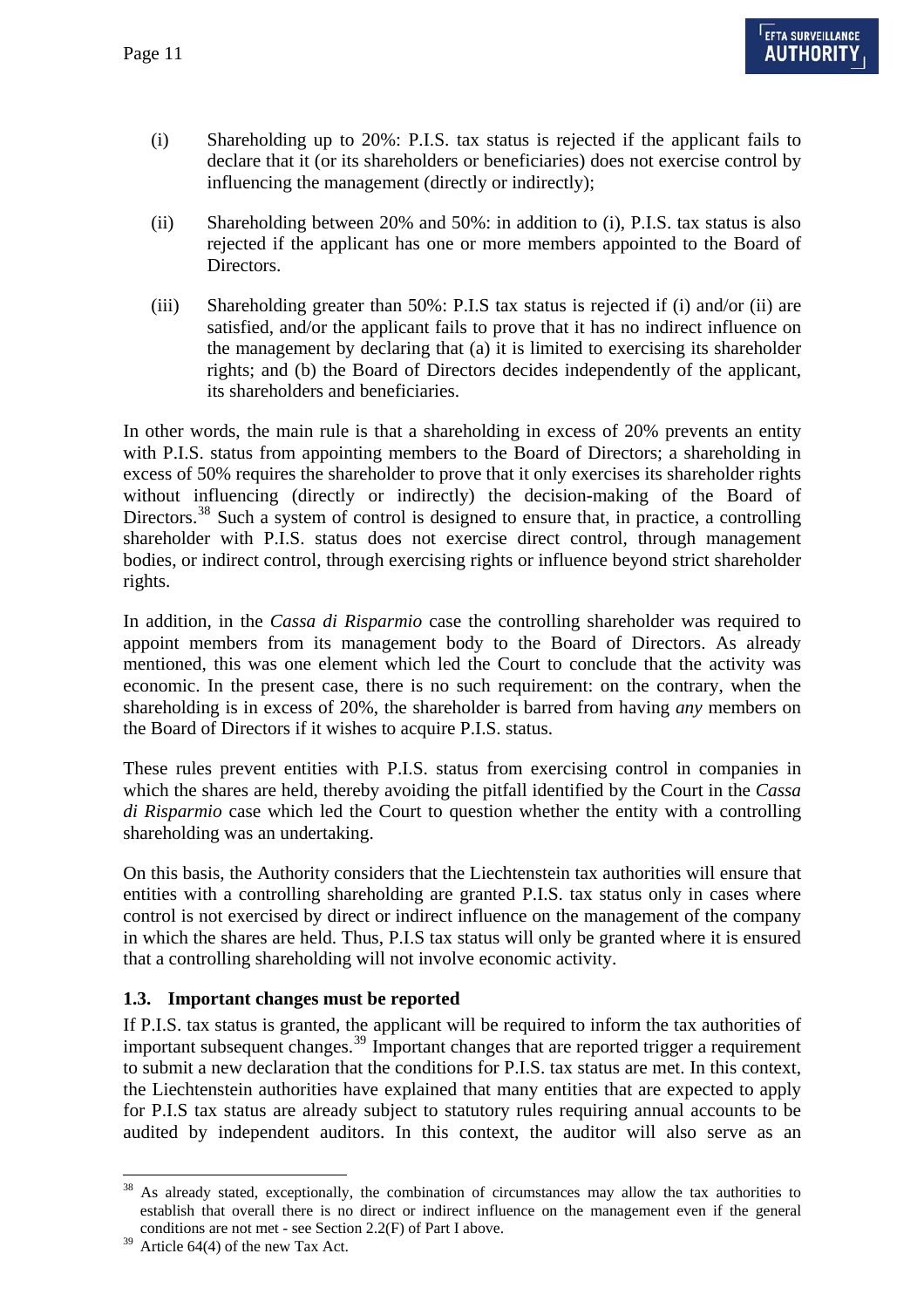independent third-party who may also inform the tax authorities of important changes to entities with P.I.S. tax status.

## **1.4. Summary**

Based on:

- (i) the fact that the investors in an entity with P.I.S. status are limited to natural persons, another entity with P.I.S. status, or an intermediary acting on behalf of either of the former;
- (ii) the express provision in the new Tax Act prohibiting an entity with P.I.S. status from engaging in economic activity;
- (iii) the rules which limit the scope of the activities of P.I.S. entities to the acquisition, holding, and sale of assets; and
- (iv) the control measures aimed at preventing entities with P.I.S. status from exercising effective control over other companies (by being involved in their management),

the Authority considers that P.I.S. tax status will be granted to entities which are not engaged in economic activity within the meaning of the state aid rules. In addition, once P.I.S status has been granted, the tax authorities will be informed of any important changes.

In conclusion, the Authority considers that the P.I.S tax status is awarded to entities which cannot be characterised as "undertakings" within the meaning of Article 61(1) of the EEA Agreement. Hence, advantages which may be involved be way of lower taxation of entities holding P.I.S. status does not constitute state aid within the meaning of Article 61(1).

# **2. Procedure**

The Authority notes that the new Tax Act provides that the provisions on the P.I.S. tax status have been suspended pending a decision by the Authority on compliance of the P.I.S. status with the EEA state aid rules.<sup>[40](#page-11-0)</sup> During the discussions with Liechtenstein the Authority has raised concerns with regard to the length of the transitional period for phasing out the preferential tax measures under the old Tax Act.<sup>[41](#page-11-1)</sup> The Authority therefore welcomes the fact that the Liechtenstein authorities have committed to propose to Parliament to shorten the transitional period from the initially notified five to three vears.<sup>42</sup>

# **3. Conclusion**

 $\overline{a}$ 

Liechtenstein authorities are planning to implement will not constitute state aid within the meaning of Article 61(1) of the EEA Agreement. On the basis of the foregoing assessment, the Authority concludes that an entity with P.I.S. tax status under the new Tax Act will not engage in "economic activity" and will not therefore be characterised as an "undertaking" within the meaning of Article 61(1) of the EEA Agreement. Therefore the P.I.S. tax status in the new Tax Act which the

<span id="page-11-0"></span> $40$  Article 160(3) of the new Tax Act.

<span id="page-11-1"></span><sup>&</sup>lt;sup>41</sup> See Article 158(7) of the new Tax Act.

<sup>&</sup>lt;sup>42</sup> Letter from the Liechtenstein authorities submitted 26 January 2011 (Event No. 584677) and Article 158(7) of the new Tax Act.